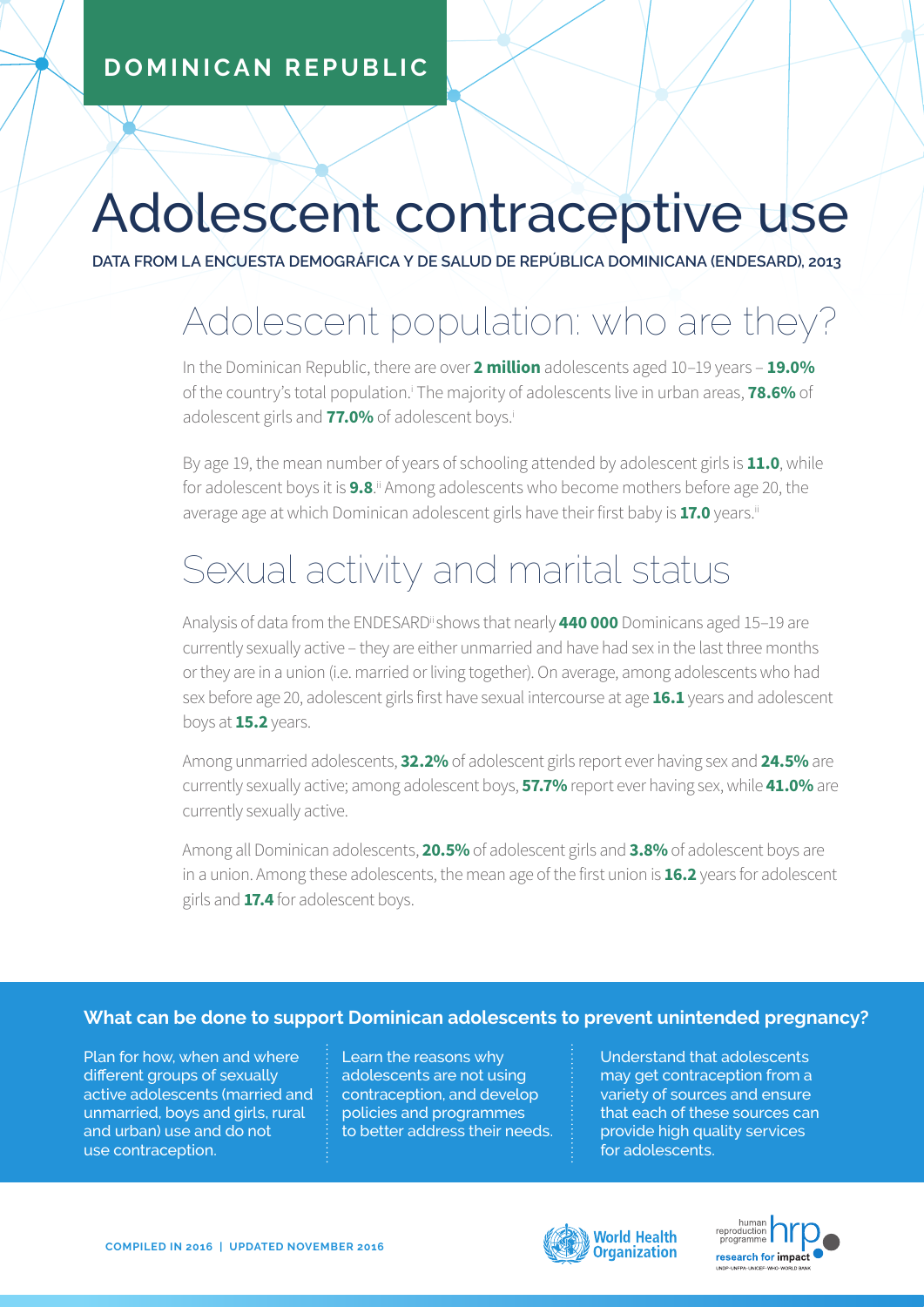### Contraceptive use and non-use among adolescent girls

#### **Unmarried, sexually active**

ccording to ENDESARDii analyses, **71.5%** of unmarried, sexually active adolescent girls report not wanting a child in the next two years, and **58.1%** of them are currently using a method to prevent pregnancy. The main reasons these adolescents report for not using a contraceptive method include:

- **infrequent sex (37.6%)**
- **not married (19.6%)**
- **not having sex (15.7%)**

Among all unmarried, sexually active adolescent girls aged 15–19, **43.8%** are not using a method of contraception. Male condoms and pills are the most common modern methods used (**25.9%** and **16.2%** of these adolescent girls, respectively), and injectable contraceptive are used by **7.3%**. IUDs, which are considered to be one of the most effective methods, are used by **0.9%**. Withdrawal or periodic abstinence, traditional methods, are used by **4.3%** (see Figure 1).



Unmarried, sexually active adolescents who are using a modern method most often get it from a **pharmacy (46.1%)** or a **government facility (28.1%)**.

#### **In union**

According to ENDESARDii analyses, **67.1%** of adolescent girls in a union report not wanting a child in the next two years, and **62.9%** of them are currently using a method to prevent pregnancy. The main reasons these adolescents report for not using a contraceptive method include:

- **menses has not returned after giving birth (22.9%)**
- **infrequent sex (17.1%)**
- **fear of side-effects or health concerns (11.4%)**

Among all adolescent girls in a union aged 15–19, **45.5%** are not using a method of contraception. Pills and injectable contraceptives are the most common modern methods used (**30.7%** and **13.4%** of these adolescent girls, respectively). IUDs and implants, which are among the most effective methods, are used by **1.0%** and **0.7%** respectively. Female sterilization, a permanent method, is used by **0.2%**. Traditional methods (withdrawal or periodic abstinence) are used by **2.7%** of these adolescent girls (see Figure 2).

**FIGURE 2. Use and non-use of contraception: adolescent girls in union, aged 15–19 years (%)**



Adolescents in a union who are using a modern method most often get it from a **government facility (51.2%)** or a **pharmacy (35.6%)**.

#### **LEARN MORE AT** who.int/reproductivehealth/adol-contraceptive-use

i Urban and rural population by age and sex, 1980–2015 [online database]. New York (USA): United Nations Department of Economic and Social Affairs, Population Division; 2014 (https://esa. un.org/unpd/popdev/urpas/urpas2014.aspx, accessed 4 November 2016). "Centro de Estudios Sociales y Demográficos (CESDEM) [Dominican Republic], ICF International. Encuesta Demográfica y de Salud de República Dominicana 2013 [Datasets]. DRIR61.DTA<br>and DRMR61.DTA. Calverton (MD): ICF Interna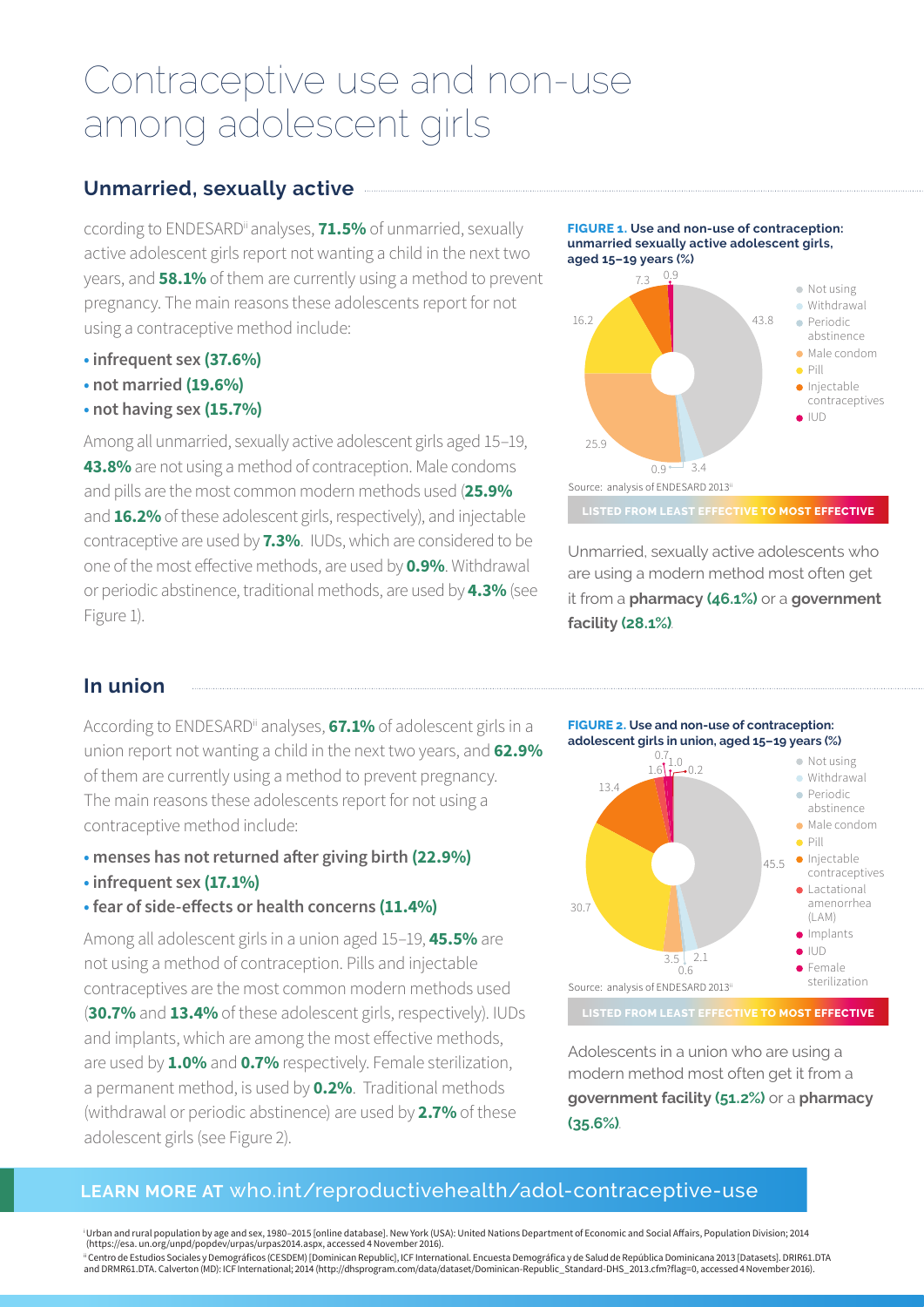### Adolescent contraceptive use

**ANALYSIS OF LA ENCUESTA DEMOGRÁFICA Y DE SALUD DE REPÚBLICA DOMINICANA, 2013**



Centro de Estudios Sociales y Demográficos (CESDEM) [Dominican Republic], ICF International. Encuesta Demográfica y de





**COMPILED IN 2016 | UPDATED NOVEMBER 2016** Salud de República Dominicana 2013 [Datasets]. DRIR61.DTA and DRMR61.DTA. Calverton (MD): ICF International; 2014 (http:// dhsprogram.com/data/dataset/Dominican-Republic\_Standard-DHS\_2013.cfm?flag=0, accessed 4 November 2016). **LEARN MORE AT** who.int/reproductivehealth/adol-contraceptive-use